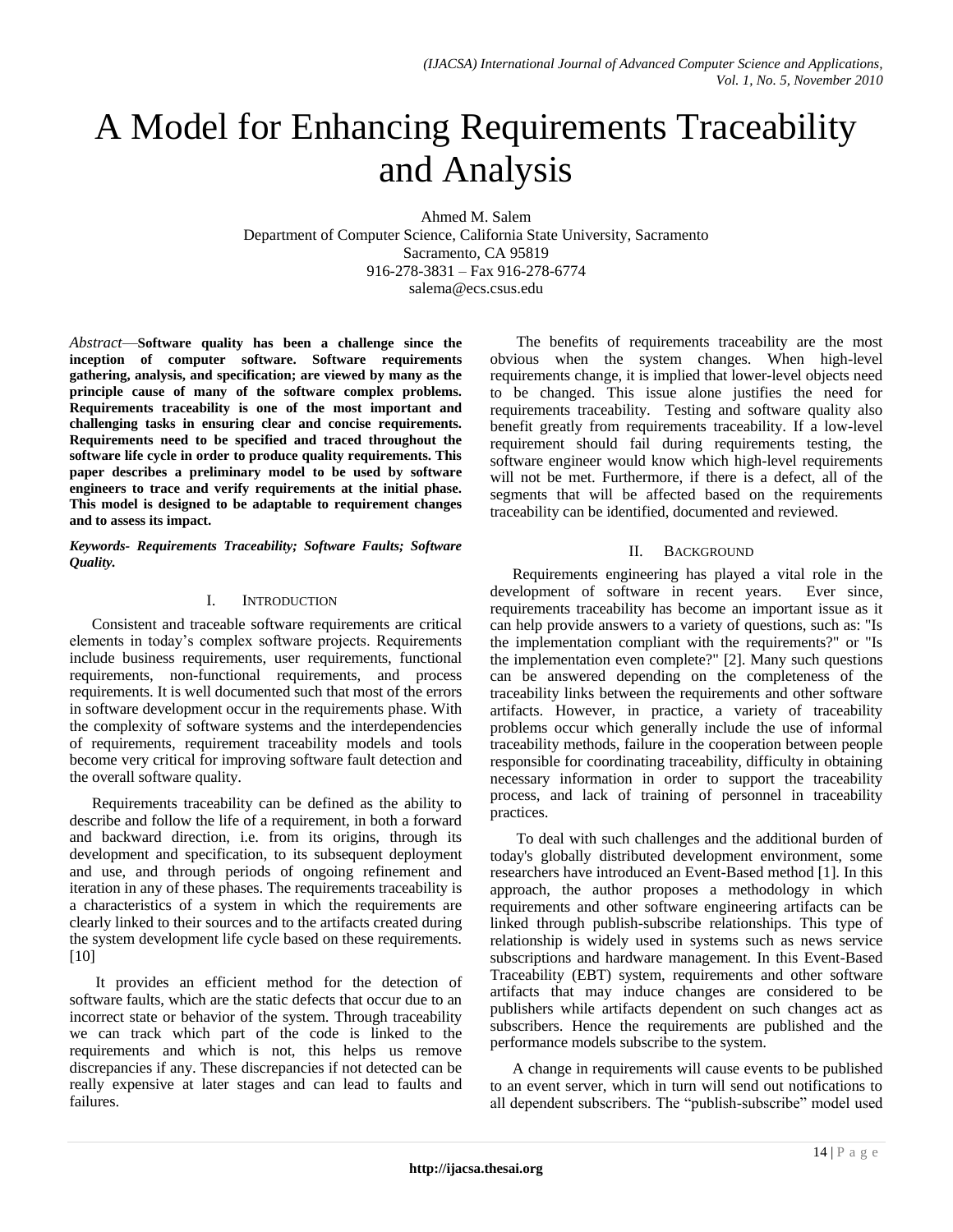within EBT allows automatic linkage and validation of values within the requirements that are established with the EBT system. The EBT system then acts as an automated change notification agent. When changes are made, the affected artifacts and models are logged, and the developer can determine which artifacts to update, and which to ignore. This is done based on factors such as the criticality of the requirement changed. The developers, can then make the necessary changes. The major advantage of this system is its support for managing changes as well as its ability to support the identification and maintenance of artifacts. Another research project presented the Information Retrieval (IR) approach as the key to recover traceability links between code and documentation [3]. This research introduces a methodology where Information Retrieval techniques are used to link artifacts to each other as well as requirements, through a mechanism that queries the set of artifacts. Next, by using an indexing process, artifact information and semantics are parsed and used in order to rank each artifact on its relevance to a given query. The rankings are then used to create links between artifacts, which are returned to the user. The user can use the rankings in order to understand the relationships between artifacts and even requirements in order validate the links that have been generated by the system.[8] Establishing these traceability links can help support tasks such as: program comprehension, maintenance, requirement tracing, impact analysis and reuse of existing software[5]. The premise of this research relies on the probability that most programmers tend to use meaningful names for program items, such as: function names and variables. Concepts implemented in the code are suggested by the use of such names. By using such correlations, queries can be constructed from modules in the source code. This proposed model concludes that IR provides a practical solution to the problem of semi-automatically recovering traceability links. In a different research work titled "Rule-Based Generation of Requirements Traceability Relations", the authors address the challenges that arise when analyzing requirements [6]. This approach uses traceability rules to support the automatic generation of traceability relations. The generation of such relations is based on the *requirement-to-object-model* traceability rules. They help to trace the requirements and use case specification documents to an analysis object model, and *inter-requirements* traceability rules to trace requirement and use case specification documents to each other.[9] Throughout this approach, the authors focus on the challenge that requirements are expressed in natural language and often contain ambiguity.

Other new models have also been proposed to support the ideology of requirement traceability, one such model is the Conceptual Trace Model. It consists of three parts; A finegrained trace model, which determines the types of documentation entities and relationships to be traced to support impact and implementation of system requirements changes; A set of process descriptions that describe how to establish traces and how to analyze the impacts of changes and the third part is tool support that provides (semi-) automatic impact analyses and consistency checking of implemented changes. [7] Our proposed model shares some of these concepts, but with a unique approach to requirement traceability.

## III. PROPOSED TRACEBILITY MODEL

The proposed model is an extension to a previously suggested traceability model [4] which allows the software developer to achieve traceability at the source code level. The model focused on keeping track of the sets of working modules specific to satisfying the requirements. This model is the base for our extension and the new model thus offers a number of enhancements and features. There are two types of users for requirements traceability, high-end users and low-end users. Low-end users tend to consider traceability only because it is required, while high-end users recognize the importance of traceability [4]. This new model is simple for low-end users, yet comprehensive for high-end users.

It is composed of a Traceability Engine Component (TEC), a Traceability Viewer Component (TVC), and a Quality Assurance Interface (QAI). The first component, the TEC, is used to assist developers correlate source code elements with the software requirements. It functions by first reading in the requirements data from the requirements database, analyzes the source code and corresponding requirements, and creates its own internal traceability matrix. The TEC supplies this data to the QAI for evaluation, and is then updated with the results. The data that the TEC receives and the results of its own analysis are kept in a Traceability Database where it is accessible for re-evaluation at each stage of software development.

The TEC also contains an interface that enables the developer to indicate flags relating each piece of code or file to a specific requirement. When the code is checked into the CVS (Concurrent Version System), a version control system which is used to record source code history and documents, the TEC detects any change that has been made, and will prompt the developer to indicate the specific requirements related to each piece of code. Once all these relationships have been entered, the QAI is notified that there is data that needs to be verified. In addition, once the QAI has completed its process, the TEC will be able to determine which pieces of code do not have corresponding requirements and which requirements have no corresponding code.

The TVC acts as the 'client' portion of the proposed model. The TVC provides the software engineer with a unique way to view all the information that the TEC has gathered. It will have the ability to provide custom data such as: a detailed list of all requirements, reports regarding which requirements have been met and in which modules they are implemented, and the results of the verification and validation completed by the QAI.

The business analyst must insert the requirements into a spreadsheet, which is then imported into the database tables using a specialized tool. The interface added is called the Quality Assurance Interface (QAI), which a quality assurance specialist may use to verify that the code being checked meets the corresponding requirements. The importing of requirements and the QAI will be discussed in greater detail in the sections to follow.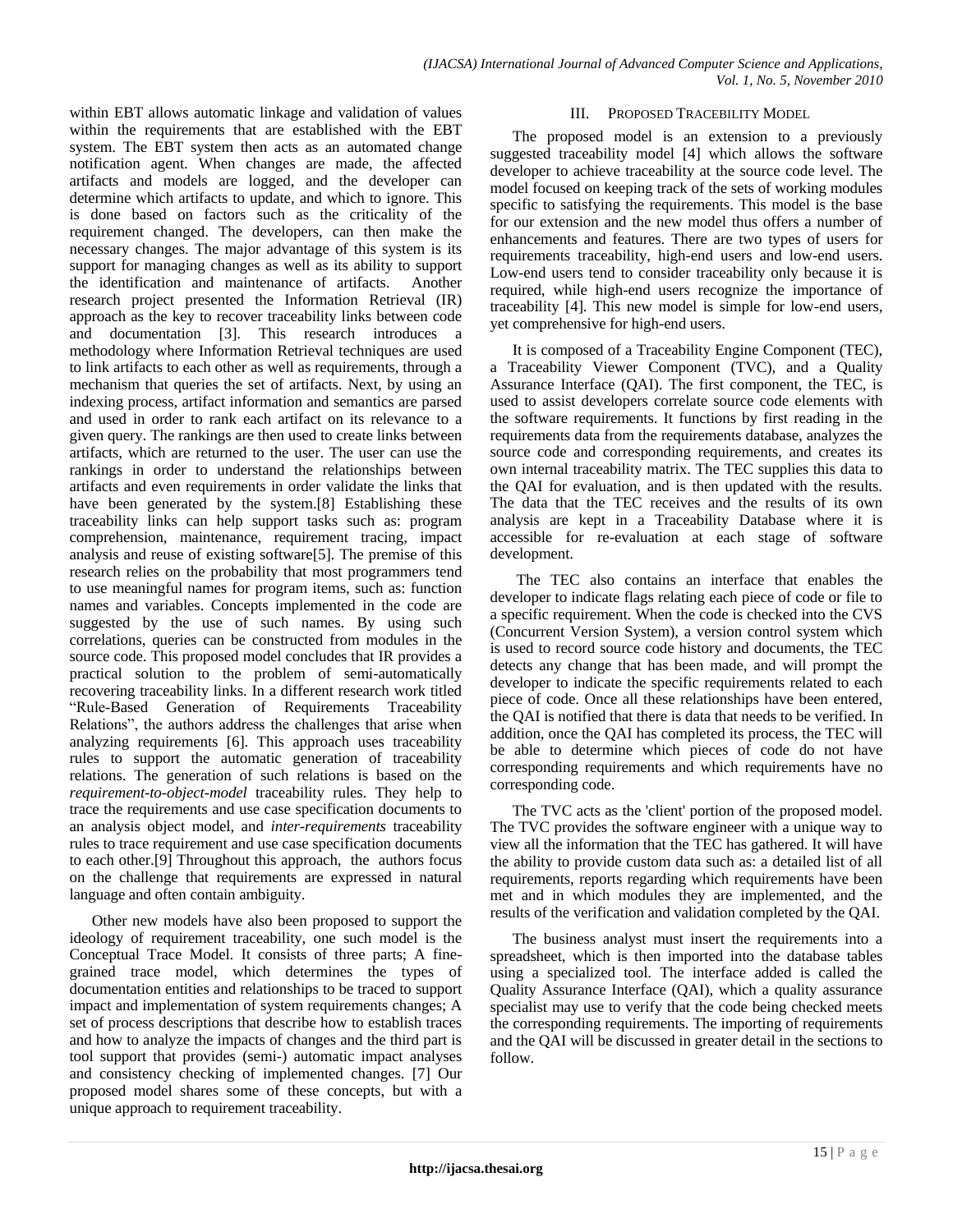

# Figure 1: Proposed Traceability Model

| <b>Flag Name</b> | <b>Description</b>                      | <b>Comments</b>                                                                                       |
|------------------|-----------------------------------------|-------------------------------------------------------------------------------------------------------|
| <b>NCF</b>       | Code Not Checked Flag                   | File name/line number and requirement set should be<br>evaluated                                      |
| <b>CVF</b>       | Checked and Valid Flag                  | Signifies a good file name/line number and<br>requirement set                                         |
| <b>CNF</b>       | Checked and Not Valid Flag              | Developer of the code is working on his/her code to<br>satisfy the requirement                        |
| <b>CNFDATA</b>   | Checked and Not Valid Flag (DATA Error) | Developer of the code is working on his/her code to<br>fix the data error and satisfy the requirement |
| <b>CNFLOGIC</b>  | Checked and Not Valid Flag (Coding Bug) | Developer of the code is working on fixing a bug in<br>his/her code to satisfy the requirement        |
| <b>CRF</b>       | Code with no Requirement Flag           | There is a significant amount of code that is not<br>assigned a requirement match                     |
| <b>RCF</b>       | Requirement with no Code Flag           | A certain requirement has not been met with any of<br>the source code from the project                |
| <b>RCFF</b>      | <b>Requirement Changed Flag</b>         | Indicates that the requirement has been modified                                                      |
| <b>RRCF</b>      | Related Requirement Changed Flag        | Indicates that a requirement related to this requirement<br>has been changed                          |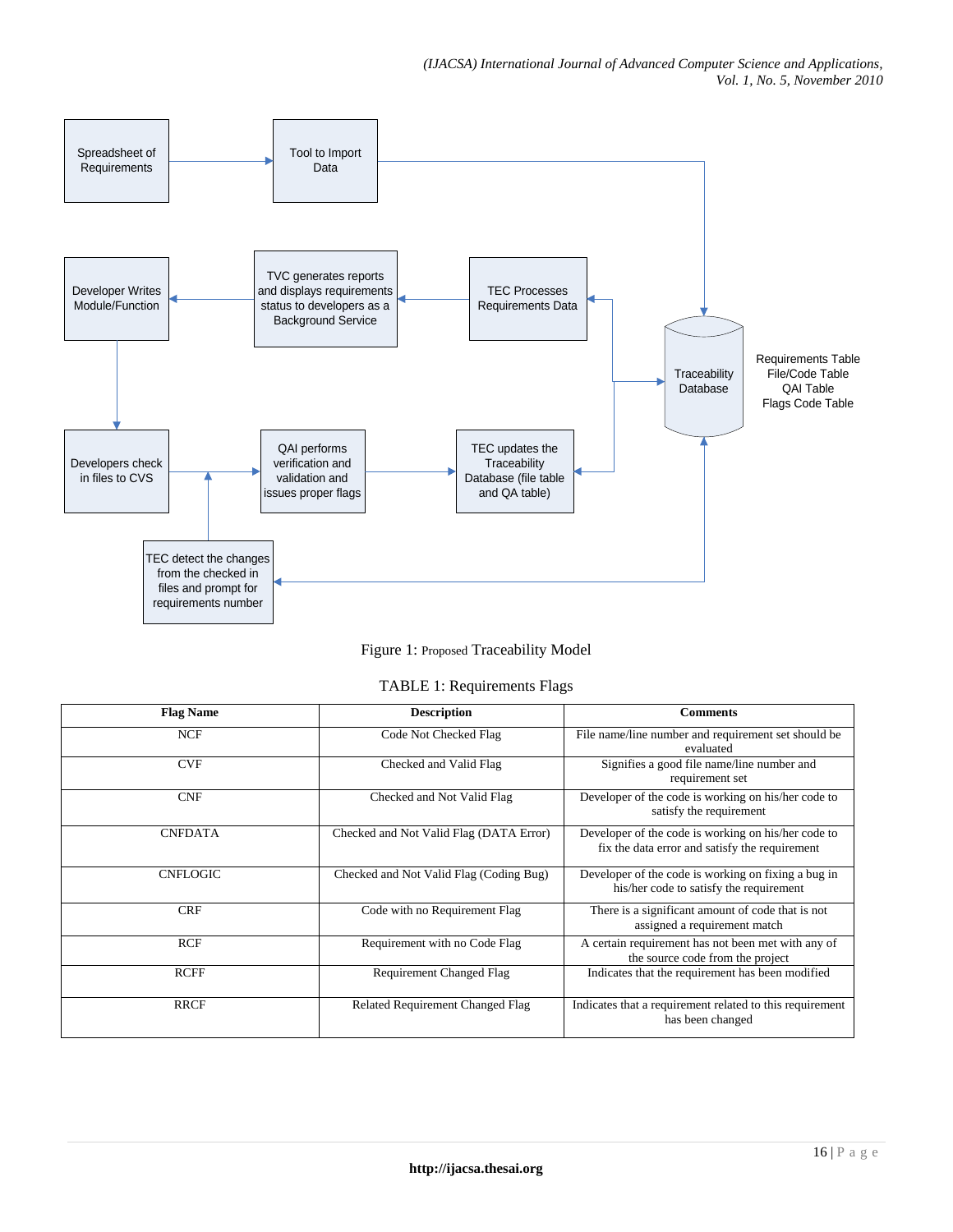## *A. Quality Assurance Interface (QAI)*

The proposed model provides a mechanism to address the issue of validating and verifying that the requirements are actually being met. This model allows the software engineer to choose either to add the tags directly to the source code, or, to choose which requirement is being met from a list of all requirements. The QAI will be able to perform aspects of verification and validation such as to "double-check" that a requirement has actually been met. The QAI performs a dual job, which is to insure that the requirements are accomplished, and to report requirements or parts of source code that do not match.

The table (See table 1) shows the requirements flags that are used in the QAI to indicate the status of the verification and validation of the requirements and the code. When the source code is checked into a version control system (CVS), a table will be populated with all the file names and line numbers which satisfy certain requirements. Each of these file name/line number and requirement matches are assigned a flag, NCF, which signifies that they have not been verified by the QAI. In addition to this, each requirement is assigned an NCF flag to indicate that it does not have any corresponding code that meets the requirement or that the validity of the correlation has not been verified. To insure that the requirements are truly met, the QAI will parse this table and go through a six step process to determine if the requirements have been met.

First, the QAI will look up the requirement from the database in the initial list of requirements that were given for the project. Second, it will read in the description of the requirement that has been linked with the requirements in the database. Third, the QAI will find the file and the line from the file name/line number combination from the match. Fourth, it will read and evaluate the source code. Fifth, it will determine if the match is a good match and if the requirement is actually met. Lastly, the sixth step is to create a flag for this file name/line number and requirement match that signifies that the match has been checked. Furthermore, it will indicate that either the requirement has been accomplished or it has not been sufficiently met. If it has not been met an email will be sent to the developer with the message that the source code should be re-done.

The second major task of the QAI is to handle the flags for the software requirements. This will help solve the problem of reporting which requirements or parts of the source code do not have matches. There are nine different flags that can be assigned; see Table 1. The first of these flags is the Not Checked flag (NCF). This signals to the QAI that the file name/line number and requirement set should be evaluated as outlined above. The second flag is the Checked and Valid flag (CVF); this signifies that a file name/line number and requirement set are valid. The third flag is the Checked and Not Valid flag (CNF); this means that the developer of the code is working on the code to satisfy the requirements. The fourth flag is the Checked and Not Valid Flag as a result of a Data Error (CNFDATA); this indicates that the developer needs to work on the code to fix the data error in order to fulfill the requirement. The fifth flag is the Checked and Not Valid Flag

as a result of a coding bug (CNFLOGIC); this indicates that there is a bug in the code that needs to be resolved before the requirement can be met. The sixth flag is the Requirement with No Code flag (RCF); this signifies that a certain requirement has not been met with any of the source code from the project. This should signal that the requirement needs to be completed. The seventh flag is the Code with No Requirement flag (CRF); this indicates that there is a significant amount of code that is not assigned a related requirement has changed since it was imported into the database.

The QAI also has the ability to handle changes made to the requirements. When a requirement is changed or simply modified, the corresponding flag field in all records in the QAI table containing this requirement will be reset to the Requirement Changed Flag (RCHF). In addition, all requirements listed in the related requirements field will have their flag in the QAI reset to Related Requirement Changed Flag (RRCF). With the use of these two flags, when requirements change, only the code that could possibly relate to the requirements will need to be reviewed to ensure that it still satisfies the new requirement. This model enables changes to be made to the requirements without a need for all requirements and code to be rechecked. Only the changed requirement and requirements that relate to it need to have their corresponding code reviewed by the QAI.

## *B. Traceability Database Tables*

The Traceability Database contains five tables. The Requirements Table (See table 2) is populated with the requirements that were imported from the business analyst's spreadsheet. The table will contain the following fields: the requirements key, which is the primary key for the table, the person adding the requirement, and a description of the requirement.

The related requirement field contains any requirements that are directly related to the listed requirement; any changes made to the requirement or its related requirements can be indicated in the QAI table (See table 5).

The Code/File Change Table (See Table 3) contains the following fields: the code key, which is the primary key for the table, the file path, the file name, the method name, the class name, the date the change was entered, and the name of the coder.

When the coder checks the code into requirements without a need for all requirements and code to be rechecked. Only the changed requirement and CVS, changes that have been made are tracked by assigning a new code key. For example, if Door.cs and abc.config, the new record will look like table 2. After the new record has been added, the TEC will prompt for the requirements key from the requirements table (Table 2).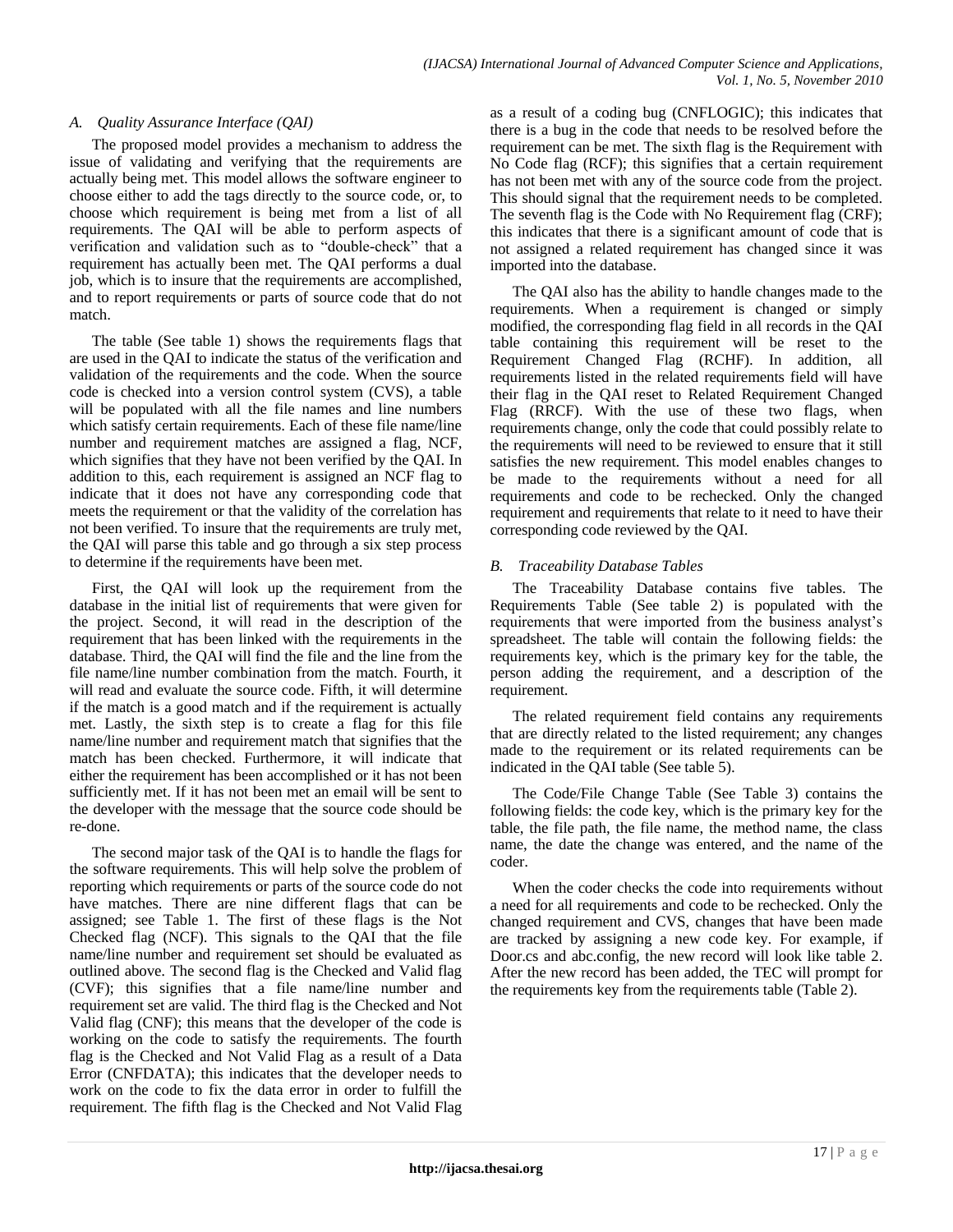| TABLE 2: Requirements Table |
|-----------------------------|
|-----------------------------|

| <b>RequirementKey (Primary Key)</b> | <b>AddedBy</b>  | <b>Description</b>          | <b>Related Requirements</b> |
|-------------------------------------|-----------------|-----------------------------|-----------------------------|
|                                     |                 |                             |                             |
| 1000                                | BA1             | Display Name in the header. | 1010                        |
|                                     |                 |                             |                             |
| 1001                                | BA <sub>2</sub> | Display Date.               | 1010                        |
| 1002                                | BA1             | Be able to select style.    | 1011                        |
|                                     |                 |                             |                             |
| 1003                                | BA1             | To store names.             | 1012, 1013                  |
| 1004                                | BA1             | To change names.            | 1012, 1013                  |
| 1005                                | BA <sub>2</sub> | To delete names.            | 1012, 1013                  |

#### TABLE 3: Code/File Change Table

| CodeKey<br>(Primary Key) | FilePath        | <b>FileName</b> | <b>Method Name</b> | <b>Class Name</b> | Date     | Coded by           |
|--------------------------|-----------------|-----------------|--------------------|-------------------|----------|--------------------|
| 1000                     | \Main\Project1\ | Display.cs      | GetName()          | Display           | 10/1/06  | Coder1             |
| 1001                     | \Main\Project1\ | Render.cs       | GetLineNumber()    | Render            | 10/12/06 | Coder2             |
| 1002                     | \Main\Project2\ | Cashier.cs      | <b>NULL</b>        | Cashier           | 10/13/06 | Gary               |
| 1003                     | \Main\Project1\ | Interface.cs    | <b>NULL</b>        | Interface         | 10/12/06 | Coder4             |
| 1004                     | \Main\Project3\ | Window.cs       | <b>NULL</b>        | Window            | 10/13/06 | Coder <sub>5</sub> |
| 1005                     | \Main\Project5\ | Door.cs         | Main()             | Door              | 10/18/06 | Gary               |
| 1006                     | \Main\          | abc.config      | <b>NULL</b>        | <b>NULL</b>       | 10/18/06 | Gary               |

The Code Flags table (See Table 4) contains fields for the Flag Key, which is the primary key, the flag name, the description of the flag, and the purpose of the flag. When flags are assigned in the QAI table (See table 5), the Flag Key is used; the Flag Name is used for display purposes only. In addition, by using the key in place of the name, it will be more functional for purposes such as grouping records. The QAI can also add custom-defined code flags to the system.

The QAI table (Table 5) is a link between the Requirements records and the Code/File records. After a new record has been added to the Code/File Change table, the TEC will prompt for a requirement key to correspond to the entry. Once it has been entered, the TEC will create a new record in the QAI table to show which files or lines of code correspond to which requirements. he fields in this table are: the QAIKey, the primary key for the relationship; the requirements key, a foreign key to the Requirements table; the Code/File Key, a

foreign key to the Code/File Change Table; the Flag Key, a foreign key to the Code Flags Table (discussed later); the date the record was entered into the database; and the person who performed the QA. Based on table 2, once the TEC has received the requirements key input, a table will be displayed as in table 4. The QA analyst then performs the verification and validation, and the flags will be assigned to each record through the QAI interface. After this has been completed, the TEC gathers the data and imports it into the QAI table as reflected in table 6.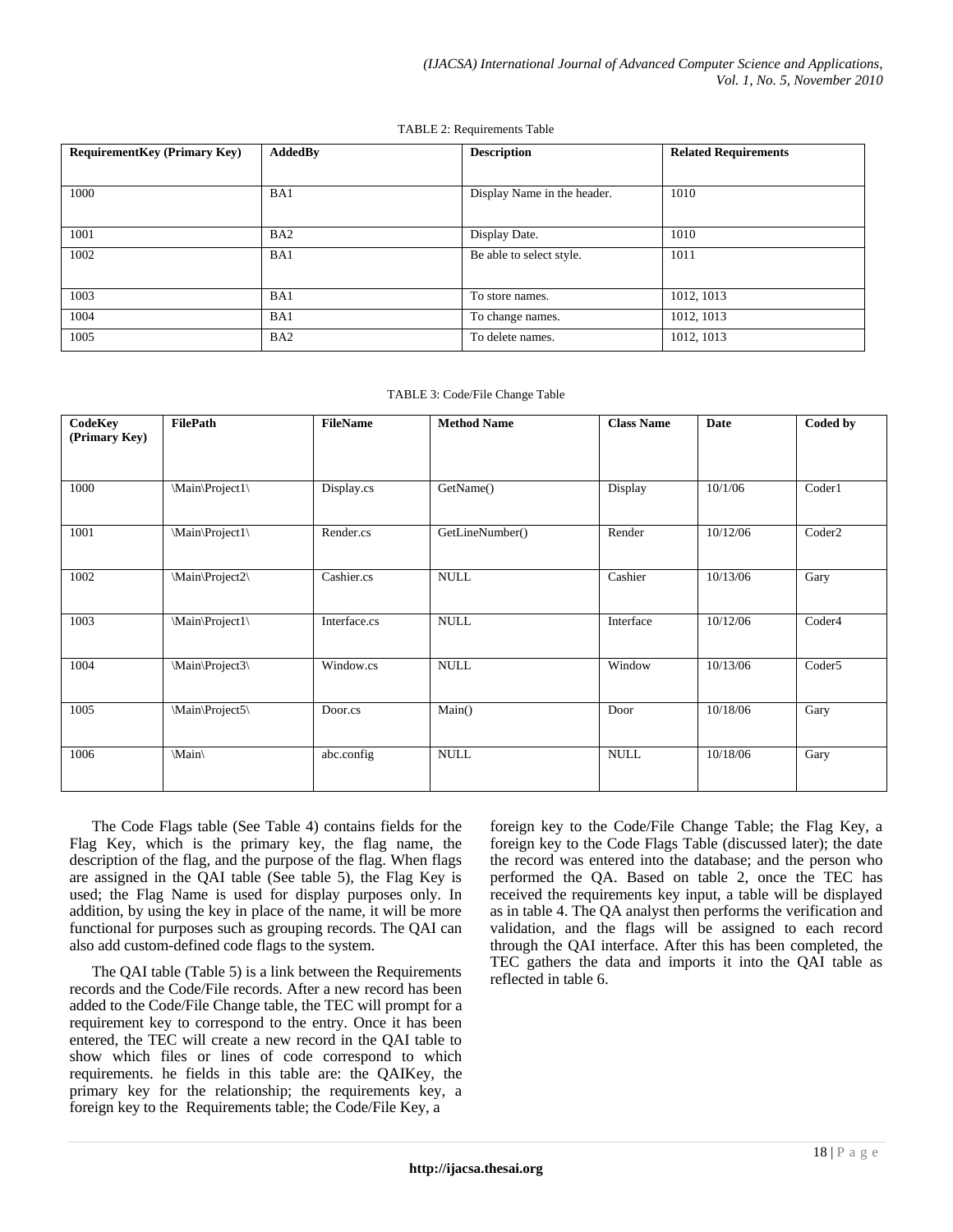| <b>FlagKey</b><br>(Primary Key) | Flag            | <b>Description of Flag</b>                 | <b>Purpose</b>                                                                            |
|---------------------------------|-----------------|--------------------------------------------|-------------------------------------------------------------------------------------------|
| 1000                            | <b>NCF</b>      | Code Not Checked<br>Flag                   | name/line<br>File<br>number<br>and<br>requirement set should be evaluated                 |
| 1001                            | <b>CVF</b>      | Checked and Valid<br>Flag                  | Signifies a good file name/line<br>number and requirement set                             |
| 1002                            | <b>CNF</b>      | Checked and Not Valid<br>Flag              | Developer of the code is working on<br>his/her code to<br>satisfy<br>the<br>requirement   |
| 1003                            | <b>CNFDATA</b>  | Checked and Not Valid<br>Flag (DATA Error) | Developer of the code is working on<br>his/her code to satisfy the<br>requirement         |
| 1004                            | <b>CNFLOGIC</b> | Checked and Not Valid<br>Flag (Coding Bug) | Developer of the code is working on<br>his/her code to<br>satisfy the<br>requirement      |
| 1005                            | <b>CRF</b>      | Code with no<br><b>Requirement Flag</b>    | There is a significant amount of code<br>that is not assigned a requirement<br>match      |
| 1006                            | <b>RCF</b>      | Requirement with no<br>Code Flag           | A certain requirement has not been<br>met with any of the source code from<br>the project |
| 1007                            | <b>RCHF</b>     | <b>Requirement Changed</b><br>Flag         | Indicates that the requirement has<br>been modified                                       |
| 1008                            | <b>RRCF</b>     | <b>Related Requirement</b><br>Changed Flag | Indicates that a requirement related<br>to this requirement has been changed              |

## TABLE 4: Code Flags Table

## TABLE 5: QAI Table Default Entry

| <b>QAIKey</b> (foreign key<br><b>Requirements</b><br>to<br>Table) | <b>RequirementKey</b><br>(foreign<br>kev<br>to<br><b>Requirements Table</b> | Code/File<br>(foreign)<br>key to the Code File<br>Table) | Flag (foreign key to<br><b>Code Flags Table</b> ) | Date        | QA by           |
|-------------------------------------------------------------------|-----------------------------------------------------------------------------|----------------------------------------------------------|---------------------------------------------------|-------------|-----------------|
| 1001                                                              | 1001                                                                        | 1001                                                     | 1000 (NCF, Default)                               | 10/1/06     | QA1             |
| 1002                                                              | 1001                                                                        | 1002                                                     | 1000 (NCF)                                        | 10/12/06    | QA1             |
| 1003                                                              | 1001                                                                        | 1003                                                     | 1000 (NCF)                                        | 10/13/06    | Gary            |
| 1004                                                              | 1001                                                                        | 1004                                                     | 1000 (NCF)                                        | 10/12/06    | QA1             |
| 1005                                                              | 1002                                                                        | 1004                                                     | 1000 (NCF)                                        | 10/13/06    | QA <sub>2</sub> |
| 1007                                                              | 1003                                                                        | 1005                                                     | 1000 (NCF)                                        | <b>NULL</b> | <b>NULL</b>     |
| 1008                                                              | 1004                                                                        | 1006                                                     | 1000 (NCF)                                        | <b>NULL</b> | <b>NULL</b>     |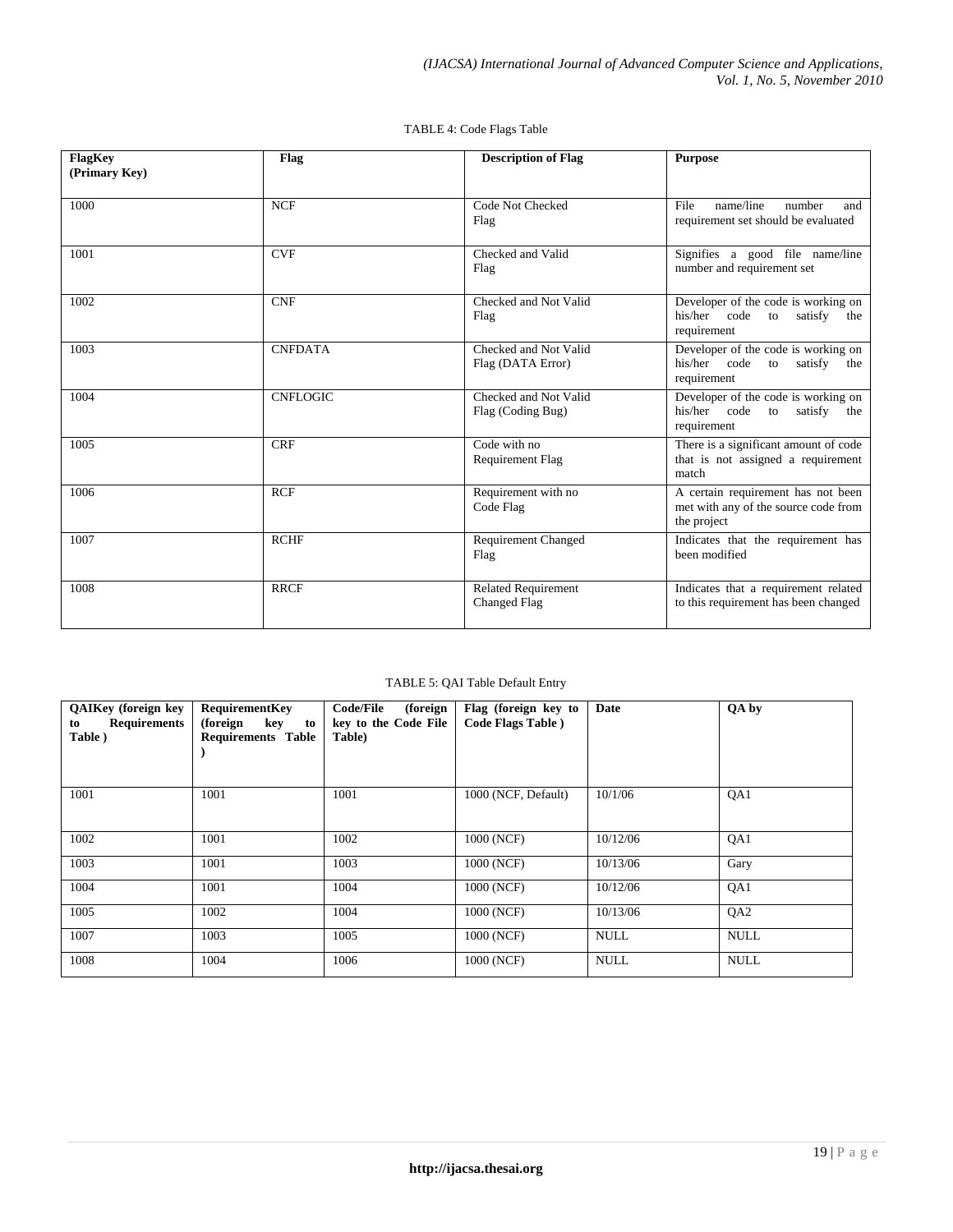| RequirementKey (foreign<br>key to Requirements Table | Code/File (foreign key to<br>the Code File Table) | Flag (foreign key to Code<br><b>Flags Table</b> ) | Date     | QA by           |
|------------------------------------------------------|---------------------------------------------------|---------------------------------------------------|----------|-----------------|
| 1001                                                 | 1001                                              | 1000 (NCF, Default)                               | 10/1/06  | QA1             |
| 1001                                                 | 1002                                              | 1000 (NCF)                                        | 10/12/06 | QA1             |
| 1001                                                 | 1003                                              | 1000 (NCF)                                        | 10/13/06 | Gary            |
| 1001                                                 | 1004                                              | 1000 (NCF)                                        | 10/12/06 | QA1             |
| 1002                                                 | 1005                                              | 1000 (NCF)                                        | 10/13/06 | QA <sub>2</sub> |
| 1003                                                 | 1005                                              | 1001 (CVF)                                        | 10/19/06 | Dan             |
| 1004                                                 | 1006                                              | 1003 (CNFDATA)                                    | 10/19/06 | Dan             |
| 1005                                                 | <b>NULL</b>                                       | 1006 (RCF)                                        | 10/19/06 | Dan             |

### TABLE 6: QAI Table after QAI is Performed

The TEC also has the ability to indicate which pieces of code do not have corresponding requirements and which requirements do not have corresponding code. The TEC takes the keys from the Code/File Change table and the Requirements table and verifies that each exists in a record in the QAI table. If they do not exist, then a record is created in the QAI table with a null value in the field of the item that does not exist, as in the last record in table 6.

## *C. Populating the Database*

Another advantage of this model is that it considers the initial state of the database as shown in figure 1. But the question that follows is: how does the database get populated initially? Using a tool to fill the database with requirements can be one technique. Most current Database Management Systems such as SQL Server and Oracle, have a specialized tool to allow the importation of data from other types of file formats. One example is the Data Transformation Service (DTS) that is available with the more recent versions of SQL Server. This service allows the user to import data using a convenient user interface in the form of a wizard. Even though this wizard is convenient, it is not likely that the business analysts will have direct access to the database. Therefore they will not be able to use this wizard and must list the requirements in an organized manner. The business analysts will have to give the data to the developers in a format that can be imported into the database.

In general, business analysts are skilled in working with spreadsheets. Therefore, the business analysts should list the requirements in a spreadsheet with each row containing one requirement. This spreadsheet will be comprised of the following columns: requirement number, requirement name, description of the requirement, and related requirements. The requirement number must be unique and can serve as a key. This number will be chronological and the business analysts will be given a block of numbers from

the developer that he or she will be able to use for that particular spreadsheet. The related requirements column will give the requirement number for any requirements that are related to it. This list of requirement numbers must be a set of valid values that are separated by commas. This would make it simple for the developer to parse these fields and extract the requirement numbers. The columns in this spreadsheet must be named as follows:

- RequirementKey,
- AddedBy
- RequirementName,
- Description,
- RelatedReqNumbers

The columns must have these names to maintain database consistency and to allow the tool to recognize which column in the spreadsheet corresponds to which column in the database. There are tools available for SQL Server, Oracle, MySQL, and Access to import data from Excel spreadsheets, therefore spreadsheets created in Microsoft Excel would be the most versatile.

## IV. CONCLUSION AND FUTURE WORK

As previously noted, requirements traceability in the early stages plays a crucial role in the software development lifecycle. This model provides a very intuitive and dynamic way of requirements traceability. It provides a formal and measurable process to carry out traceability which can really be critical in exposing the defects at very early stages of the lifecycle. The suggested model amalgamates the features of the event based tracking and information retrieval tracking and adds new features in the design which makes it a very efficient method for requirement traceability. However, in order for this